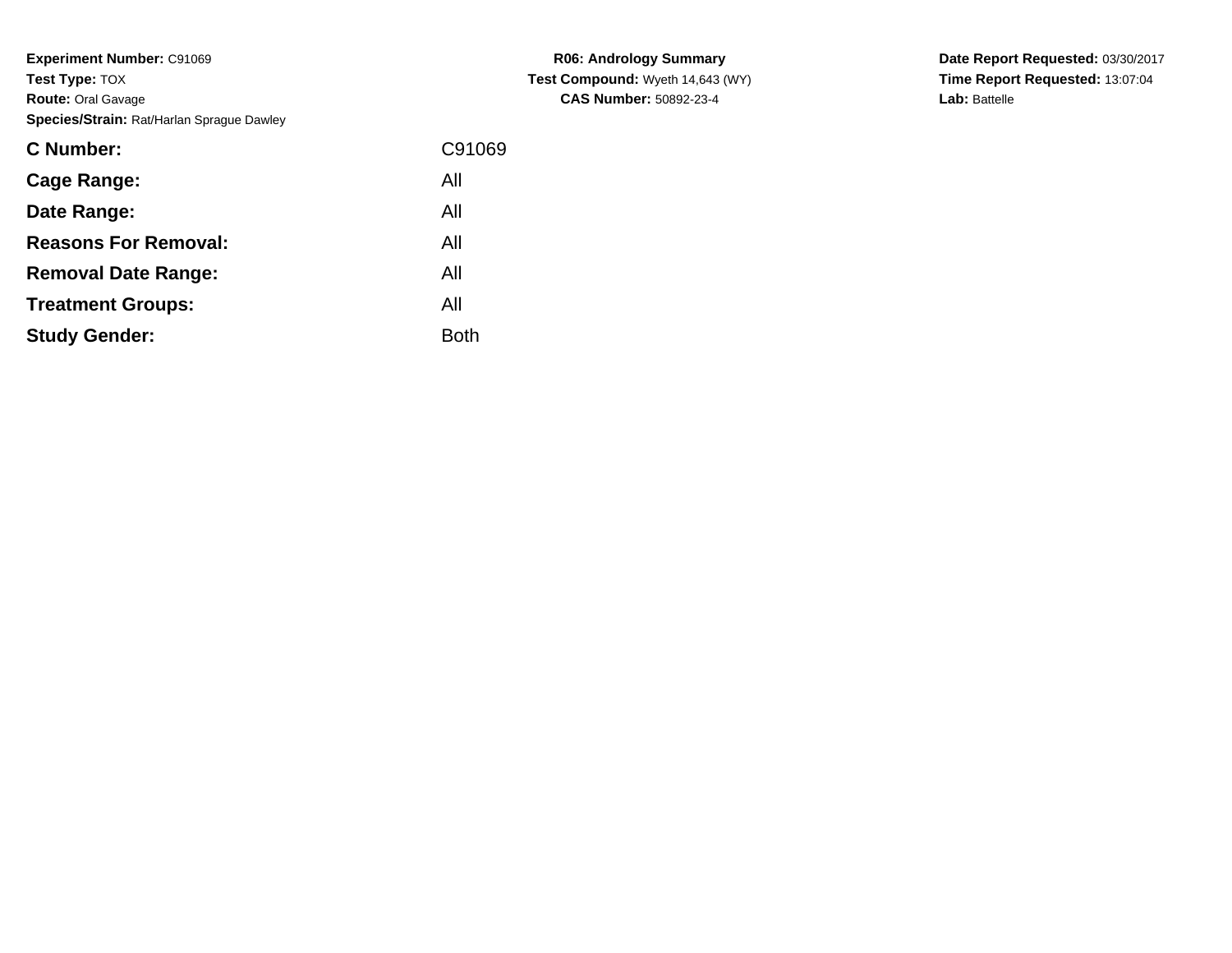**Experiment Number:** C91069**Test Type:** TOX **Route:** Oral Gavage**Species/Strain:** Rat/Harlan Sprague Dawley

**R06: Andrology Summary Test Compound:** Wyeth 14,643 (WY)**CAS Number:** 50892-23-4

**Date Report Requested:** 03/30/2017**Time Report Requested:** 13:07:04**Lab:** Battelle

| Male       |           |                     |               |                                                       |                                     |                   |                    |                     |  |
|------------|-----------|---------------------|---------------|-------------------------------------------------------|-------------------------------------|-------------------|--------------------|---------------------|--|
| Generation | Litter ID | <b>Terminal Sac</b> | <b>Cohort</b> |                                                       | <b>Treatment Groups (mg/kg/day)</b> |                   |                    |                     |  |
|            |           |                     |               |                                                       | 0                                   | 6.25              | 12.5               | 25                  |  |
|            |           | SD 28 - 28          |               | No. Examined                                          | 10                                  | 10                | 10                 | 10                  |  |
|            |           |                     |               | Testis Weight (g)                                     | $1.840 \pm 0.029$                   | $1.786 \pm 0.040$ | $1.780 \pm 0.043$  | $1.774 \pm 0.036$   |  |
|            |           |                     |               | <b>Testicular Spermatid Count</b><br>(10^6)           | 294.3<br>± 13.6                     | 269.2<br>± 13.7   | 253.9<br>± 13.7    | 255.8<br>± 11.5     |  |
|            |           |                     |               | Testicular Spermatid Count per<br>mg Testis (10^3/mg) | 159.8<br>± 6.3<br>$\star$           | 150.7<br>± 6.9    | 141.9<br>$\pm$ 4.8 | $144.4 \pm 6.4$     |  |
|            |           |                     |               | Percent Motile Sperm                                  | ± 0.5<br>88.5                       | 87.9<br>$\pm$ 0.3 | 87.9<br>$\pm$ 0.3  | 88.2<br>$\pm 0.5$   |  |
|            |           |                     |               | Epididymis Weight (g)                                 | $0.584\pm0.037$ $^{\star}$          | $0.519 \pm 0.008$ | $0.524 \pm 0.012$  | $0.512 \pm 0.011$ * |  |
|            |           |                     |               | Cauda Epididymis Weight (g)                           | $0.230 \pm 0.035$ **                | $0.197 \pm 0.007$ | $0.188 \pm 0.004$  | $0.179 \pm 0.006$   |  |
|            |           |                     |               | Cauda Epididymis Sperm<br>Count (millions)            | ± 17.4<br>148.4                     | 111.0<br>± 8.2    | 115.3<br>±7.8      | 116.3<br>± 8.4      |  |
|            |           |                     |               | Sperm Count per mg Cauda<br>Epididymis (10^3/mg)      | 670.6<br>± 45.9                     | 561.6<br>± 30.8   | 615.7<br>± 44.1    | 642.8<br>± 33.1     |  |